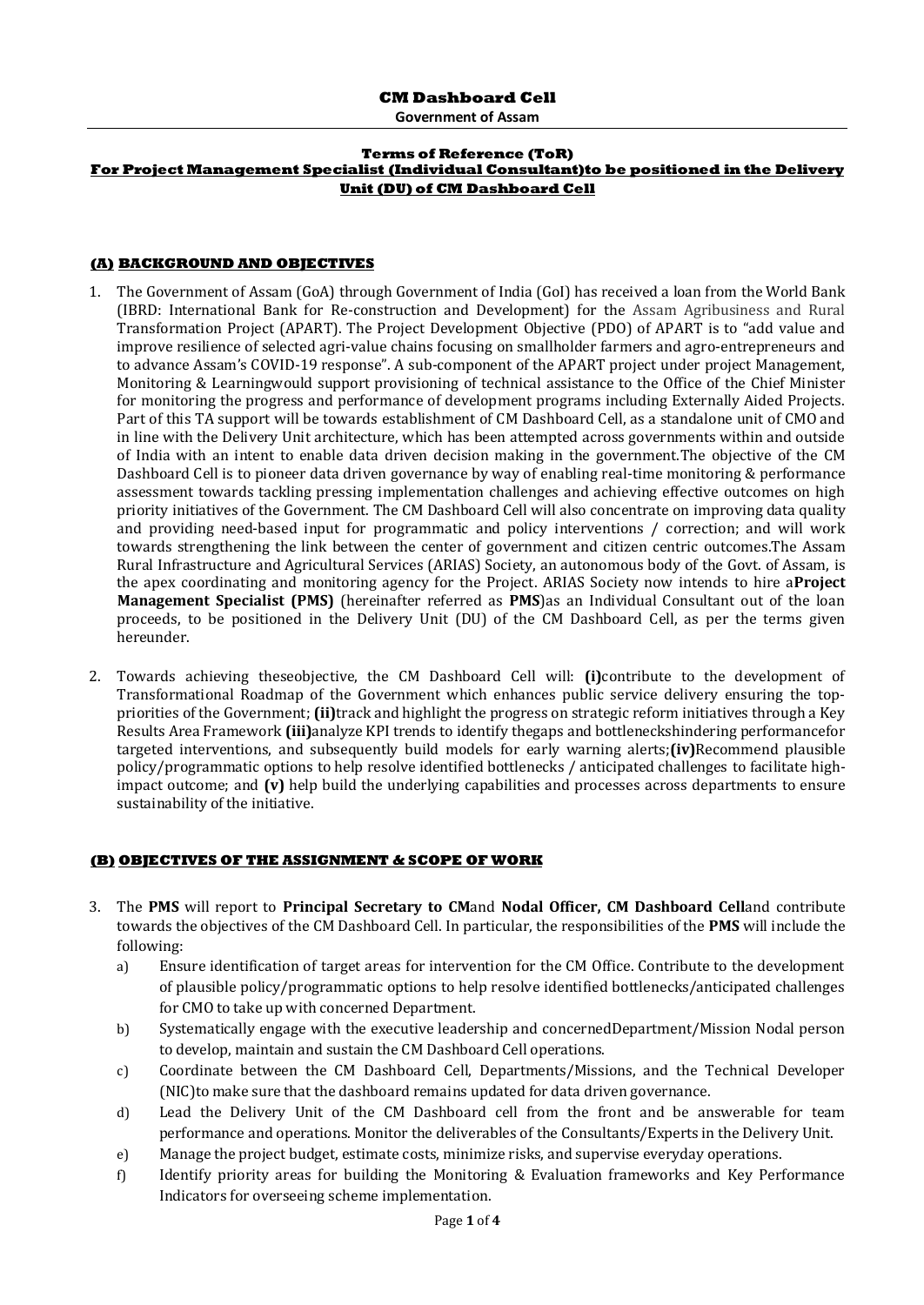- g) Regular review and assessment of the flagship schemes of the Govt of Assam as announced in State budgets and reporting to the Principal Secretary to CM.
- h) Be in close liaison with the Department of Economic Affairs (DEA), Ministry of Finance, Govt of India on the status of various pipeline EAPs, ongoing EAPs etc. and expedite Project approvals through operational level communications with ministries, line Depts of GoI.
- i) Be acquainted with the key milestones of pipeline Projects like PPR submission, posing to Multi-lateral funding/ donor agencies.
- j) Be updated with the status of reimbursement claims submitted to CAAA, disbursement status of various EAPs and work towards resolving any delays, lags etc.
- k) Working in close collaboration with various Departments/ Ministries of State Govt implementing/ preparing the EAPs.
- l) Be informed about the implementation status of various ongoing EAPs in the Status and working towards timely completion of Project missions, Mid Term Reviews (MTRs), Project restructurings etc.
- m) Attending the Tripartite Portfolio Review Meetings (TPRMs) of various EAPs with participation of Multi Lateral Banks, GoI and borrower state (Assam) and following up with the Project Implementing Agencies for timely complying of the observations/ action points of the TPRM minutes.
- n) Ensuring that pre mission reports, six monthly reports are submitted by the EAPs to GoI and donor agencies through the GoA in a timely manner and any observations etc. are addressed appropriately.
- o) Keeping a track of EAP ratings given by the donor agencies after implementation support missions and striving towards improvement of Project ratings in case the ratings are below highly satisfactory.
- p) An early assessment of Project extensions, additional financing etc. through closely working with the implementing agencies, ensuring timely documentation and correspondence with the DEA, donor agency etc.
- q) Encouraging the State Govt Departments on preparation of new EAPs and be instrumental in timely uploading of Preliminary Project Report (PPR) and other such documents on relevant portals.
- r) Exploring retro-active financing for preparation of certain EAPs.
- s) Ensuring that the EAPs are reviewed regularly at Project Director level, Govt (Senior most Secretary) level and at higher levels and so also at field level and timely remedial steps are taken in case of suboptimal performance of the EAPs.
- t) Keeping a track of frequency of transfer/ change of PDs of EAPs and making case canvassing for longer tenure of PDs.
- u) Taking stock of the long-term Consulting firms engaged by EAPs and ensuring that important consulting firms line M&E are onboarded from very beginning and are available full time in the Project. Performance review of M&E firm may also be carried out.
- v) Obtaining the updated Results Framework from ongoing EAPs at least once in six months and looking out for low achievement areas and suggesting course corrections.
- w) Regular status review of top five (in terms of contract amount) long term contracts in the EAPs and intimating suitable actions to be taken by the Govt in cases of lags/ delays etc.
- x) Devising a system of rewards/ incentives for well performing EAPs and vice versa.
- y) Taking stock of hindrances/ challenges faced by EAPs in smooth implementation and suggesting ways and means to address the same.
- z) Ensuring that all EAPs comply with fiduciary and safeguard (social including gender, environment) requirements as prescribed by the donor agency.
- aa) Ensuring timely release of funds from State Govt to EAPs as approved in the Annual Work Plans, budget, administrative approval etc.
- bb) Build an environment for easing into data-based decision making for the administrative machinery.
- cc) Perform any other related task assigned by thePrincipal Secretary to CM.

### **(C) QUALIFICATIONS, EXPERIENCE, SKILLSET, AND AGE ETC.**

- a. **Educational Qualifications:** The **PMS**must hold an advanced university degree **in Business Administration (MBA)**from any recognized University/Institution with experience in Project Management.
- b. **Working Experience: PMS**should possess **11 (eleven) + years** of professional experience.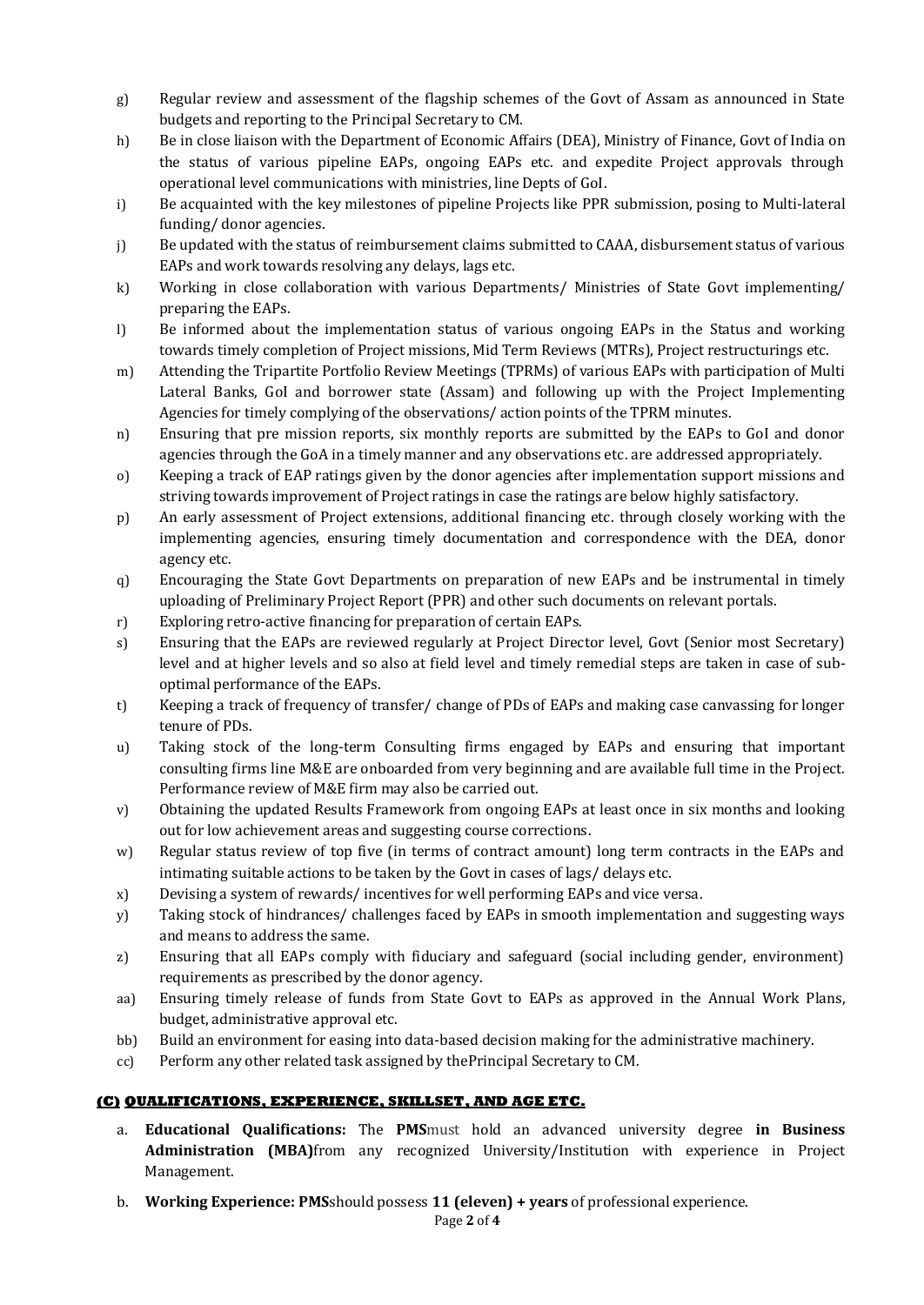- c. **Computer Skills& Language:** The**PMS**must have proficiency in R, Python, STATA, SQL, SAS, Tableau, and other related programming / scripting languages and applications.
- d. **Language**: High levels of proficiency in English and Assamese. Working knowledge of Hindi would be an added advantage.
- e. **Age**: Age of the candidate should not be more than **50 years as on 31st March, 2022**.

## **(D)DURATION OF CONTRACT, NOTICE PERIOD ETC.**

- 4. The tenure of **PMS**is intended for a 1-year period and the continuity of the **PMS**beyond one (1) year from the date of signing the agreement will depend upon his/her performance. The decision of the Principal Secretary to CM shall be final and binding in this regard. The contract management shall be done as per the Project rules.
- 5. The contract with **PMS**may be terminated by either side at any point of time during the contractual period by serving a 30 days' notice without assigning any reason and without thereby incurring any liability to the Govt. of Assam/ ARIAS Society. The assignment is purely contractual in nature and shall not, under any circumstance, be extended beyond the APART's closing date. The Govt. of Assam/ ARIAS Society shall not undertake any responsibility for subsequent deployment of the incumbent.
- 6. The **PMS**shall not assign or sub-contract, *in whole or in part,* his/her obligations to perform under this ToR, except with the reporting officer's prior written consent. The **PMS**will have to serve the assigned office on full time basis under overall command of Principal Secretary to CM and provide services to ARIAS Society.

## **(E) REMUNERATION, PAYMENT TERMS AND LEAVE ETC.**

- 7. Depending on the qualifications, experience, competencies, recent remuneration, etc. of the candidate, the consolidated annual remuneration for the **PMS** will be in the range between **Rs. 18 lakh** to **Rs. 25.80 lakh** per year. *A higher start may be considered in case of exceptionally qualified candidates, possessing higher and qualitative experience as decided by Principal Secretary to CM.* However, in case the selected candidate's current remuneration with 30% enhancement comes below Rs.18.00 lakh/year, the lower remuneration will be offered. The annual remuneration will be inclusive of performance-linked-incentive, communication allowance, health/service-related allowance, all taxes, cost of accommodation and food at Guwahati, conveyance to attend the office etc. The remuneration may be enhanced on an Annual Basis, as per provisions in the HR policy of ARIAS Society.
- 8. The remuneration will be given in equal monthly installments and the Performance-Linked-Incentive (PLI) will be given quarterly based on the performance and achievement against the mutually agreed deliverables by the **PMS**. Taxes shall be dealt with as per applicable laws.
- 9. Travelling, Boarding, Lodging and Food expenses for approved official tours outside Guwahati will be reimbursed as per HR Policy of ARIAS Society.
- 10. The provisions of leave would be as per provisions of HR Policy of ARIAS Society.
- 11. No house rent allowance, or any other allowance shall be paid by the Project. No other payment whatsoever (except reimbursement of official travelling expenses) shall be made, except as agreed with the **PMS**by the Project.

# **(E) REPORTING AND PERFORMANCE REVIEW**

12. The **PMS**will report to the Principal Secretary to CM on a day-to-day basis. Quarterly/Half yearly/Annual performance review will be done by the Reporting officer.

### **(F) FACILITIES TO BE PROVIDED TO PMS**

13. The **PMS**will be given access to all documents, reports, correspondence, contacts available with ARIAS Societyand any other information available, as deemed necessary for smooth accomplishments of tasks assigned. The **PMS**will be provided with one office cubicle/workstation in the CM Secretariat, along with computer, printer, computer/office consumables, and internet access. *The PMShowever will not be provided with any clerical assistance*.